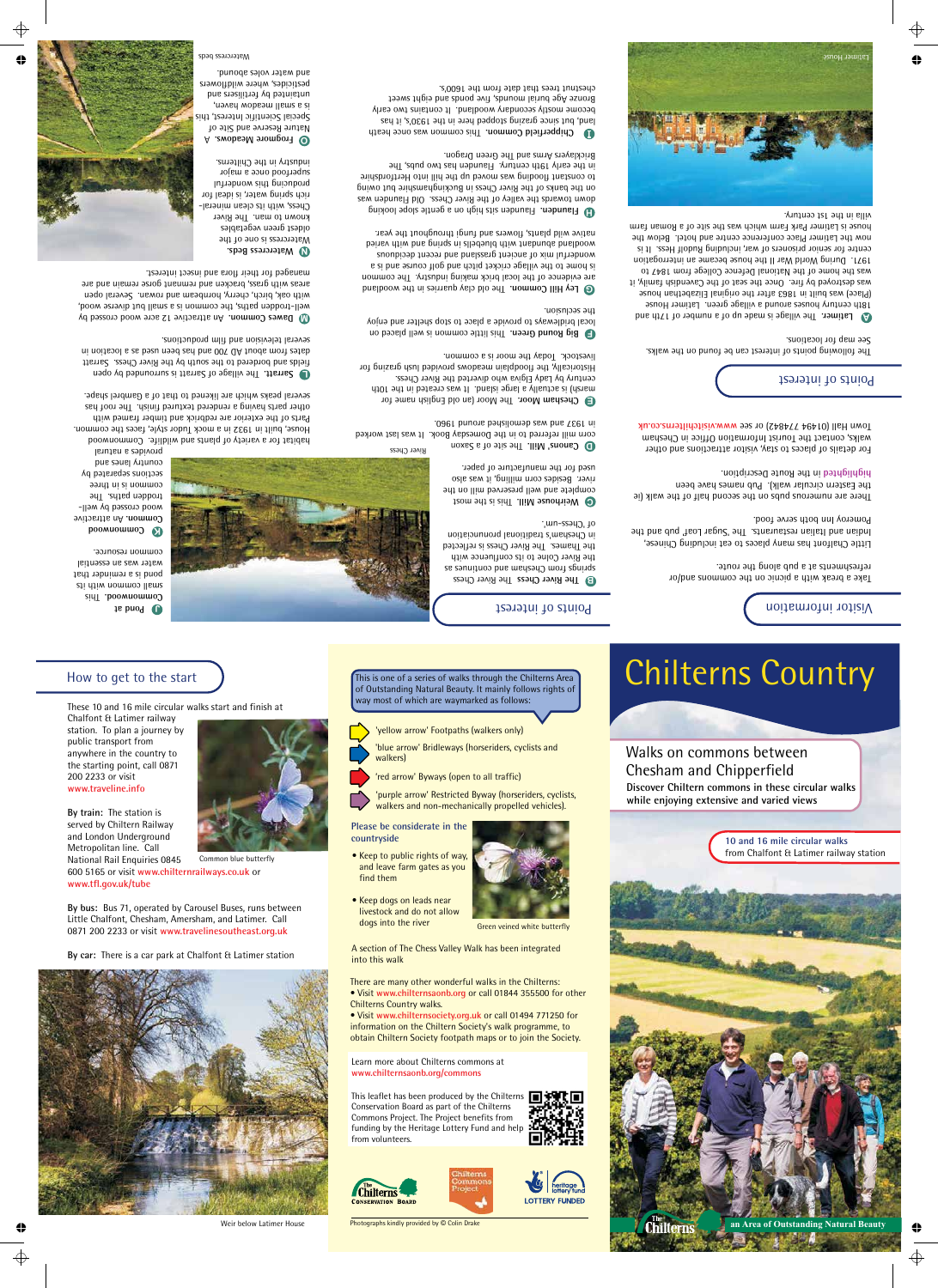## Visitor information

Take a break with a picnic on the commons and/or refreshments at a pub along the route.

Little Chalfont has many places to eat including Chinese, Indian and Italian restaurants. The 'Sugar Loaf' pub and the Pomeroy Inn both serve food.

There are numerous pubs on the second half of the walk (ie the Eastern circular walk). Pub names have been highlighted in the Route Description.

For details of places to stay, visitor attractions and other walks, contact the Tourist Information Office in Chesham Town Hall (01494 774842) or see **www.visitchilterns.co.uk**

### Points of interest

The following points of interest can be found on the walks. See map for locations.

**A Latimer.** The village is made up of a number of 17th and 18th century houses around a village green. Latimer House (Place) was built in 1863 after the original Elizabethan house was destroyed by fire. Once the seat of the Cavendish family, it was the home of the National Defence College from 1847 to 1971. During World War II the house became an interrogation centre for senior prisoners of war, including Rudolf Hess. It is now the Latimer Place conference centre and hotel. Below the house is Latimer Park Farm which was the site of a Roman farm villa in the 1st century.



# Points of interest

**B** The River Chess The River Chess springs from Chesham and continues as the River Colne to its confluence with the Thames. The River Chess is reflected in Chesham's traditional pronunciation of 'Chess-um'.

**Weirhouse Mill.** This is the most **C** complete and well preserved mill on the river. Besides corn milling, it was also used for the manufacture of paper.

**D** Canons' Mill. The site of a Saxon

corn mill referred to in the Domesday Book. It was last worked in 1937 and was demolished around 1960.

**E** Chesham Moor. The Moor (an old English name for marsh) is actually a large island. It was created in the 10th century by Lady Elgiva who diverted the River Chess. Historically, the floodplain meadows provided lush grazing for livestock. Today the moor is a common.

**Big Round Green.** This little common is well placed on local bridleways to provide a place to stop shelter and enjoy the seclusion.

**Ley Hill Common.** The old clay quarries in the woodland **G** are evidence of the local brick making industry. The common is home to the village cricket pitch and golf course and is a wonderful mix of ancient grassland and recent deciduous woodland abundant with bluebells in spring and with varied native wild plants, flowers and fungi throughout the year.

**G** Flaunden. Flaunden sits high on a gentle slope looking down towards the valley of the River Chess. Old Flaunden was on the banks of the River Chess in Buckinghamshire but owing to constant flooding was moved up the hill into Hertfordshire in the early 19th century. Flaunden has two pubs, The Bricklayers Arms and The Green Dragon.

 **Chipperfield Common.** This common was once heath land, but since grazing stopped here in the 1930's, it has become mostly secondary woodland. It contains two early Bronze Age burial mounds, five ponds and eight sweet chestnut trees that date from the 1600's. **I**



River Chess

habitat for a variety of plants and wildlife. Commonwood House, built in 1932 in a mock Tudor style, faces the common. Parts of the exterior are redbrick and timber framed with other parts having a rendered textured finish. The roof has several peaks which are likened to that of a Gambrel shape.

**Sarratt.** The village of Sarratt is surrounded by open **L** fields and bordered to the south by the River Chess. Sarratt dates from about AD 700 and has been used as a location in several television and film productions.

**Dawes Common.** An attractive 12 acre wood crossed by well-trodden paths, the common is a small but diverse wood, with oak, birch, cherry, hornbeam and rowan. Several open areas with grass, bracken and remnant gorse remain and are managed for their flora and insect interest.

**Watercress Beds.** Watercress is one of the oldest green vegetables known to man. The River Chess, with its clean mineralrich spring water, is ideal for producing this wonderful superfood once a major industry in the Chilterns.

**Frogmore Meadows.** A **O** Nature Reserve and Site of Special Scientific Interest, this is a small meadow haven, untainted by fertilisers and pesticides, where wildflowers and water voles abound.



## **J Pond at**

**Commonwood.** This small common with its pond is a reminder that water was an essential common resource.

 **Commonwood K**

**Common.** An attractive wood crossed by welltrodden paths. The common is in three sections separated by country lanes and provides a natural

Watercress beds